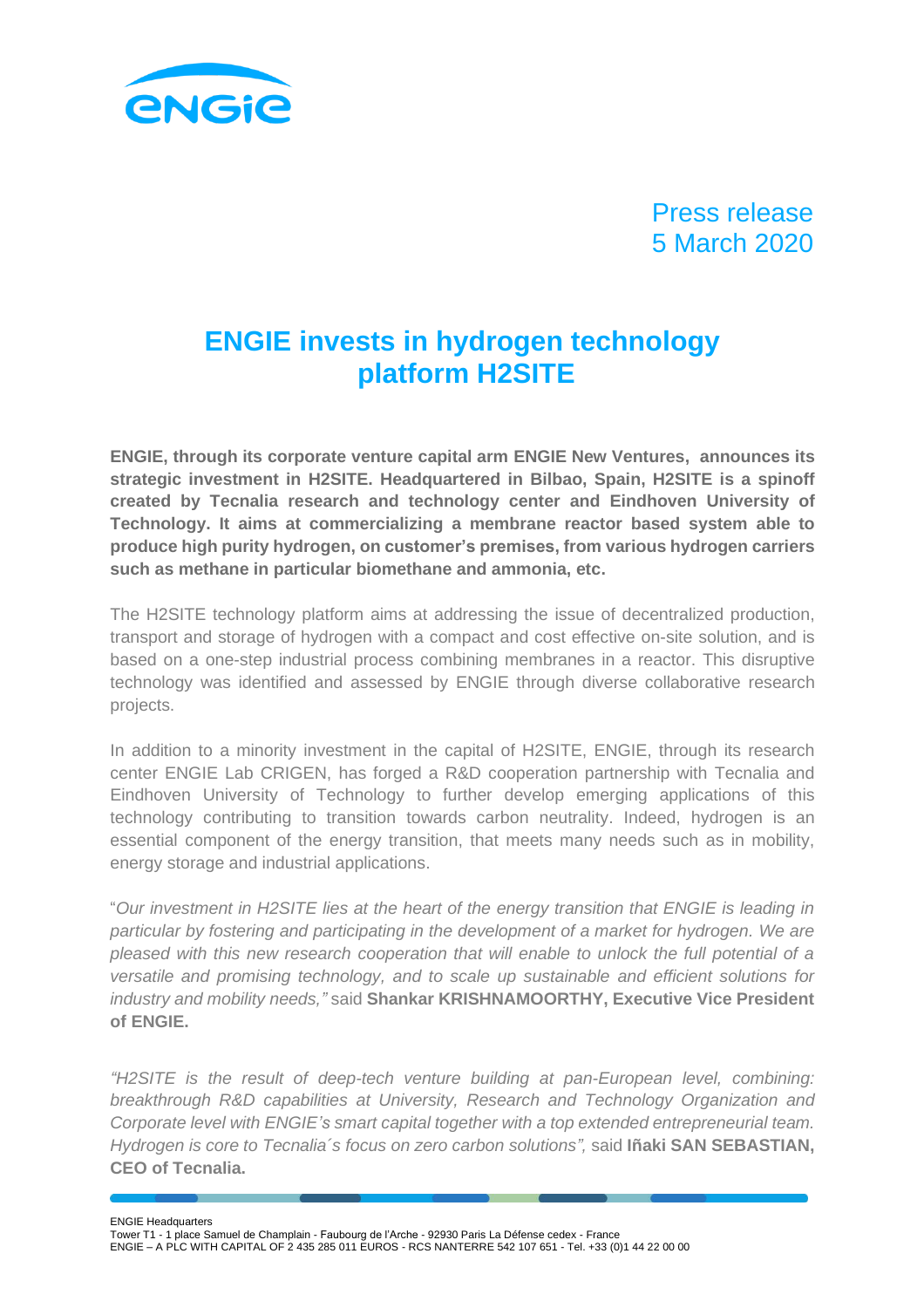

#### **About ENGIE**

Our group is a global reference in low-carbon energy and services. In response to the urgency of climate change, our ambition is to become the world leader in the zero carbon transition "as a service" for our customers, in particular global companies and local authorities. We rely on our key activities (renewable energy, gas, services) to offer competitive turnkey solutions.

With our 170,000 employees, our customers, partners and stakeholders, we are a community of Imaginative Builders, committed every day to more harmonious progress.

Turnover in 2019: 60.1 billion Euros. The Group is listed on the Paris and Brussels stock exchanges (ENGI) and is represented in the main financial indices (CAC 40, DJ Euro Stoxx 50, Euronext 100, FTSE Eurotop 100, MSCI Europe) and non-financial indices (DJSI World, DJSI Europe and Euronext Vigeo Eiris - World 120, Eurozone 120, Europe 120, France 20, CAC 40 Governance). Please visit: www.engie.com.

#### **About ENGIE New Ventures**

ENGIE New Ventures (ENV) is the corporate venture arm of ENGIE, the global energy and services provider. ENGIE is committed to lead the energy revolution, towards a more decarbonized, decentralized and digitized world. ENV is a €180 million investment fund focused on making minority investments in innovative startups. ENV has deployed since 2014 €125 million of capital across 25 investments, in disruptive startups leading energy transition, and active in energy efficiency, renewable energy, energy storage and demand response, mobility and IoT.. ENV's offices are represented in Paris, San Francisco, Singapore and Tel Aviv. Please visit: [www.engieventures.com.](http://www.engieventures.com/)

#### **About TECNALIA**

TECNALIA is a benchmark Research and Technological Development Center for Europe; with 1,400 experts from 30 different nationalities, focusing on transforming technology into GDP to improve People's quality of life, by creating business opportunities for Companies. Please visit[: www.tecnalia.com](http://www.tecnalia.com/)

## **About TECNALIA Ventures**

Tecnalia Ventures is the venture builder of Tecnalia. It performs a comprehensive management of the life cycle of technological assets, from definition to commercialization. Thus, it maximizes their value and then transfers them to the market through the creation of technology-based companies or sale of industrial property. Since its creation in 2013, Tecnalia Ventures has established itself as a key tool for the valorization of R&D: it has backed 22 companies with a turnover of €33.5m, generating 267 jobs, and owns a portfolio of 116 patent families.

## **About Eindhoven University of Technology (TU/e)**

TU/e is a research university specializing in engineering science & technology. Its education, research and knowledge valorization contribute to (i) science for society: solving the major societal issues and boosting prosperity and welfare by focusing on the strategic areas of energy, health and smart mobility, (ii) science for industry: the development of technological innovation in collaboration with industry, and (iii) science for science: progress in engineering sciences through excellence in key research cores and innovation in education.